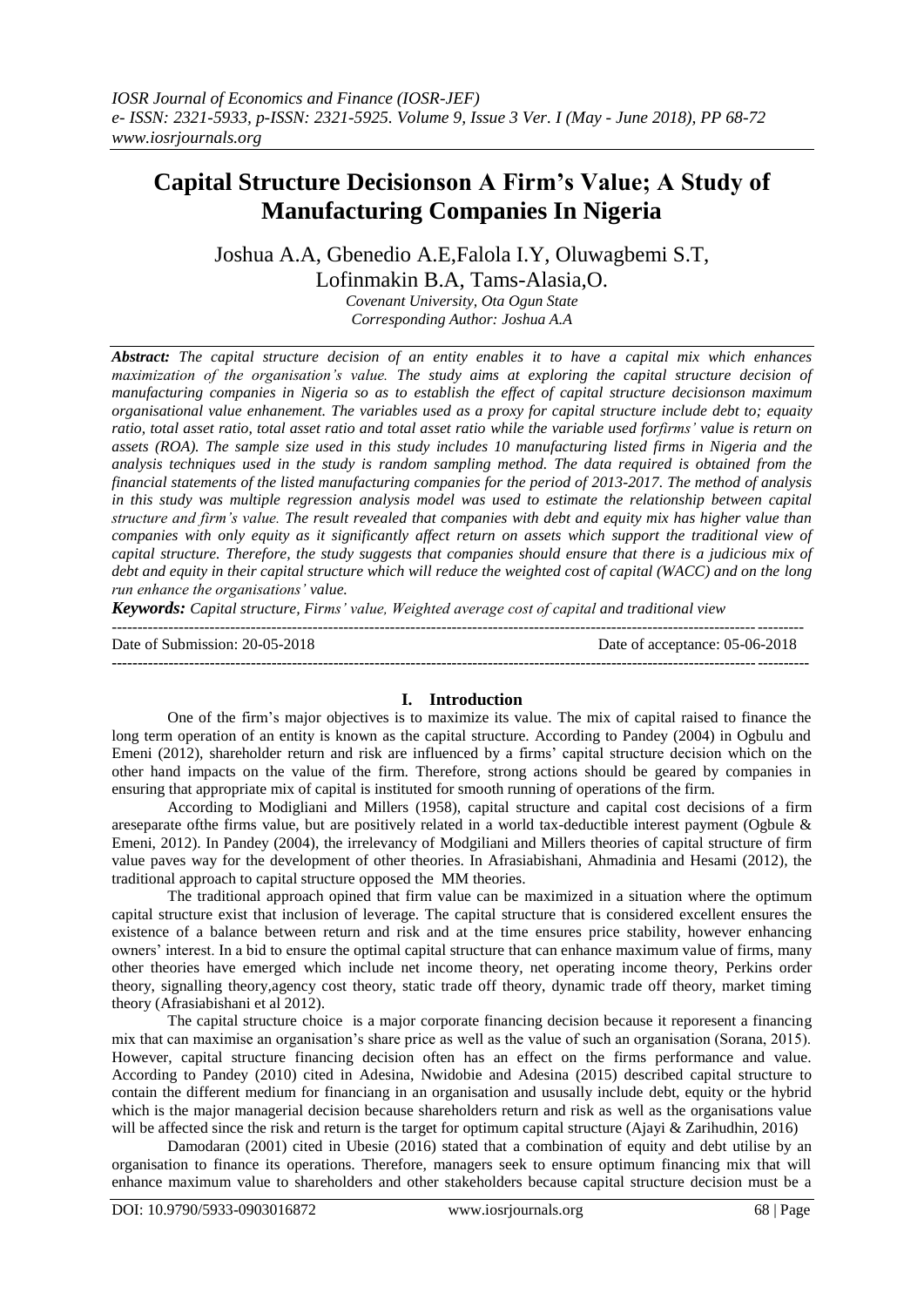plan action in order to avoid difficulties in raising fund for the operations of the firm and to be able to adapt to evolving business environment.

Many research exercise has been carried out on the subject matter most especially in the developing countries including Nigeria however, few studies have been explored on the manufacturing companies in Nigeria. Capital structure decision must be a continuos process in order to meet the need of various stakeholders (Sharma & Chadha, 2015) cited in (Ajayi & Zarihudhin, 2016). Therefore, capital structure decision is important both to the management and the shareholders. To this end, this study seeks to determine the effect of capital structure decision on the financial performance of manufacturing companies listed on the Nigerian stock exchange.

# **II. Theoretical Review**

# **Pecking Order Theory**

The pecking order theory is a very authoritative theory as regards to corporate leverage and was introduced in 1961 by Donaldson. it does not support the idea that debt and equity finance should be combined in a peculiar way in order to minimize a firms cost of capital. The idea behind the theory is that a frim has a list of properly defined and preferred sources of long term inverstments. it also further states that the first choice internally generated funds in the form of retained earnings and subsequently external equity and debt. The theory belives that a firms borrowing will reduce and it becomes more profitable due to their capability in generating sufficient internal finance to engage in their investment projects. The theory argues that external finance, like coporate bonds and bank borrowings should only be soughted for when internal finance is incapable of meeting the investment needs of the firm.

Pecking order theory attempts to measures the impact of unequal information when new securities are being mispriced since there is no benchmark for debt ration. The theory are of the notion that the investors believe managers of involved firms are fully aware of information that are price sensitive. With the aim of reducing the cost of unequal information dissemination, firms prefer to use internal finance as a main source of finance and subsequently debt and equity financing as last resorts. This study adopts the pecking order theory in that capital structure decision should be based on sourcing capital internally before embarking on external sources of capital.

# **Review of Empirical Studies**

In order to help growing firms finance structure, research has been carried out both locally and internationally to aid these firms. In this section, some of thses studies and their findings have been stipulated starting with local research study. Chandrasekharan (2012) carried out a research in Nigeria with a samples size of 87 out of 216 listed frims in Nigerian covering a five year period. The study concluded that firm size, growth and age are relevant in relation to a firms debt ratio while other factors like tangibility and profitability do not have a relationship. Babalola (2014) also carried out a similar research and concluded that capital balance is a balance between debt's benefit and cost and it debunks the notion that large firms will have higher performance compare to middle firms assuming that they are on the same debt ratio level. Akinyomi (2013) embarked on a study which came to the conclusion that there is a significant relationship between capital structure and financial performance in terms of return on equity and asset. Taiwo (2012) in his study concluded that firms are unable to exploit the fixed asset component of total asset to improve the firms performance. Simon-Oke and Afolabi (2011) study revealed that there is significantly relationship between equity financing,debt equity ratio and firm performance. However, there is a negative relationship between debt-equity ratio and firms performance.Semiu and Collins (2011) in their study came to a conclusion that there is a significant relationship between a firms market value and its choice of capital structure in Nigeria.Bassey, Aniekan, Ikpe and Udo (2013) in their study concluded that growth and educational level of owners of the organisation were relevant factors for both short and long term debt ratios; for short term we have debt ratio and for long term we have asset composition, owners gender, age of the firms and export status.

The following empirical findings relate to international studies. Ong and Teh (2011) engaged in a study on capital structure and frims performance in construction companies in Malaysia. The result of the study showed a relationship between corporate performance and capital structure. Jordan, Zeitun and Tian (2007) embarked on a research on corporate performance and capital structure, they discovered that there is significant negative relationship between capital structure and corporate performance. Sri Lanka, Puwanenthiren (2011) carried out an investigation on capital structure and financial performance of some selected companies in the Colombo Stock Exchange and the results showed that there is a negative relationship between the capital structure and financial performance.Khalaf embarked on a similar research and the finidings concluded that manufacturing companies should be careful when determing the amput of debt to be included in the capital structure of the firm. In Pakistan, Abdul (2010) concluded that the firms in the engineering sector of Pakistan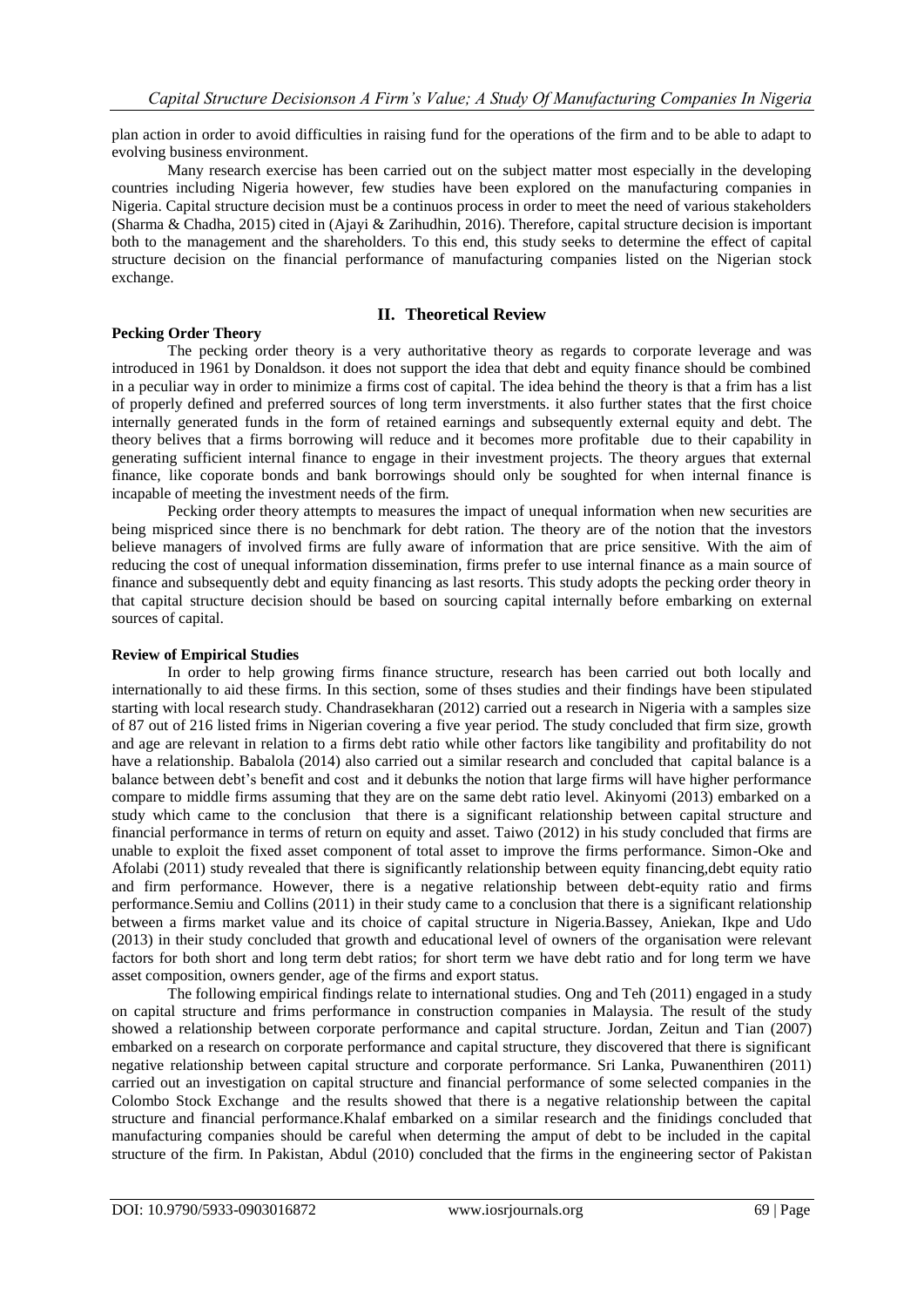are largely dependent on short term debt, but debts are attached with strong covenants which affect the performance of the firm.

# **Research Method**

# **Sample selection and Data collection**

The population used in this study was listed manufacturing firms on the Nigerian stock exchange. Random sampling techniques was used in the selection of 10 manufaturing companies in this study. This reperesents about 27% of the total population, its in line with Krejcie & Morgan (1970) which state that it is appropriate to use 5% sample size to represent the entire population. The study covers 5 years period from (2013-2017). Secondary data was used in this study. This study used ordinaryleast square (OLS) statistical tool in analysing the result. Multiple regression analysis was used to determine the relationship between the firm's value and capital structure.

# **Model Specification**

The model used in this study was adopted fromOlaniyi, Elelu and Abdulsalam (2015) study on the impact of capital structure on corporate performance.

$$
ROA = \beta 0 + \beta 1 \text{ DTER} + \beta 2 \text{ DTTAR} + \beta 3 \text{ STDTAR} + \beta 4 \text{ LTDTAR} + \epsilon
$$
  
Where;  
**Dependent Variable**  
Firm's Value  
ROA = Returnon Asset  
**Independent Variable**  
Capital Structure  
DTER = Debt to Equity Ratio  
DTTAR = Debt to total asset ratio  
STDTAR = Short term debt total asset ratio  
LTDTAR = Long term debt to total asset ratio  
 $\epsilon = Error Term$ 

#### **Measurement of Variable**

| Variables     | <b>Definition</b>                       | Type        | Measurement                              | Source           |
|---------------|-----------------------------------------|-------------|------------------------------------------|------------------|
| <b>ROA</b>    | Return on Asset                         | Dependent   | Stands for the return on assests and     | Khanam.Nasreen   |
|               |                                         |             | calculated by dividing Net income by     | & Pirzada (2014) |
|               |                                         |             | the average total assets of the firm     |                  |
| <b>DTER</b>   | Debt to Equity Ratio                    | Independent | It is calculated by dividing total debt  | Khanam, Nasreen  |
|               |                                         |             | by shareholder's equity of the firm.     | & Pirzada (2014) |
| <b>DTTAR</b>  | Debt to Total Assest Ratio              | Independent | It is measured by dividing total debt by | Khanam.Nasreen   |
|               |                                         |             | total asset and multiply by 100.         | & Pirzada (2014) |
| <b>STDTAR</b> | Short Term Debt to Total Assest         | Independent | It is measured by dividing short term    | Khanam, Nasreen  |
|               | Ratio                                   |             | debt by total asset and multiply by 100. | & Pirzada (2014) |
| <b>LTDTAR</b> | Long Term Debt to<br><b>Total Asset</b> | Independent | It is measured by dividing long term     | Khanam.Nasreen   |
|               | Ratio                                   |             | debtby the total asset and multiply by   | & Pirzada (2014) |
|               |                                         |             | 100.                                     |                  |

# **Descriptive Statistics**

The table 2 below describes the descriptive statistics and reveals that the average number of return on asset is 13% and a standard deviation of 0.18081. The result also depicts that the average number of Debt to Equity ratio is 1.4918 and a standard deviation of 2.91360. The result indicates that the average number of Debt to total asset ratiois 61% and a standard deviation of 0.14738. The result shows that the average number of Short term debt to total asset ratio is 46% and a standard deviation of 0.15063. The average number of Long term debt to total asset ratio is 15% and a standard deviation of 0.7454.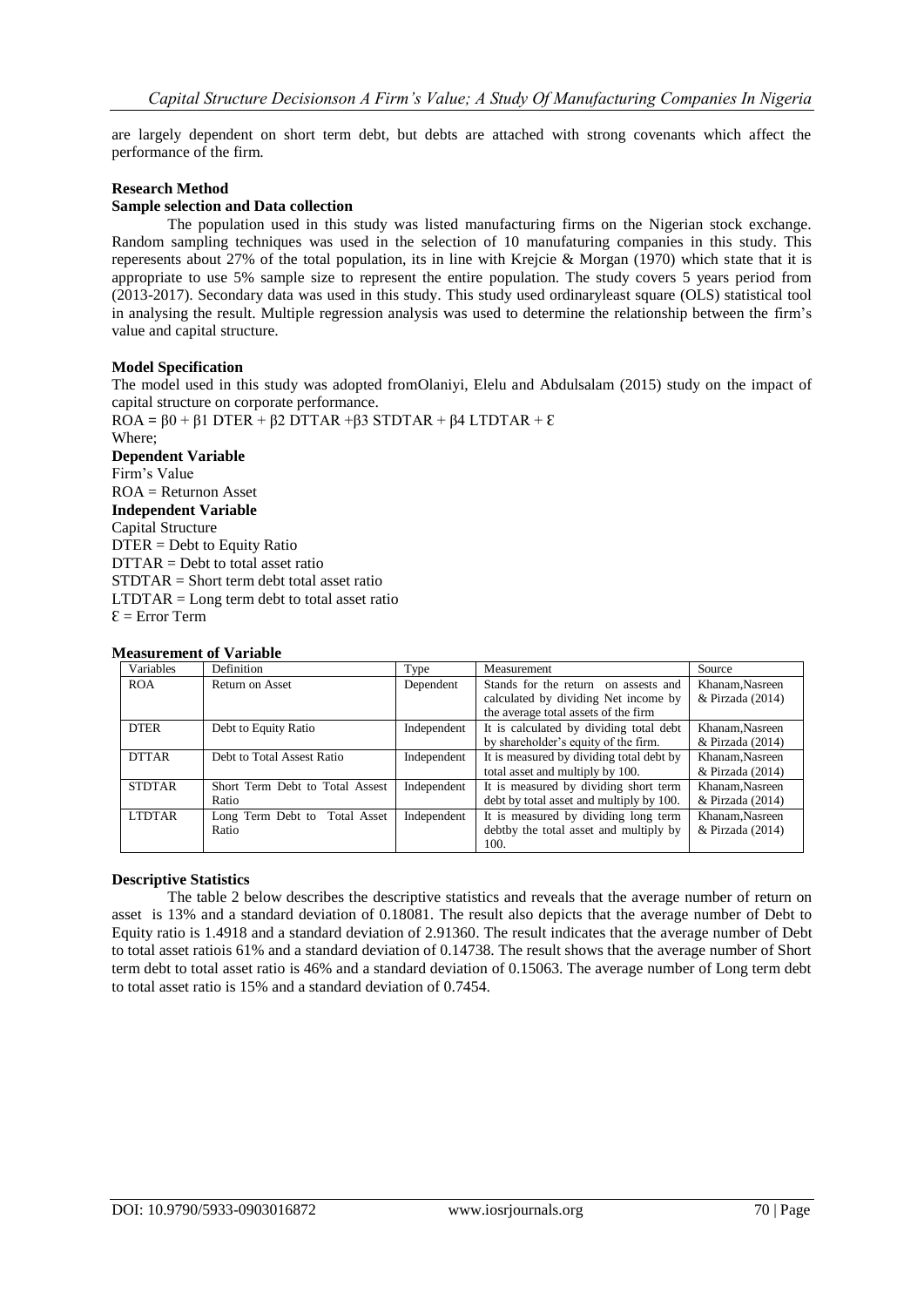| Variables     |    | Minimum  | Maximum | Mean   | Std. Deviation |
|---------------|----|----------|---------|--------|----------------|
| <b>ROA</b>    | 50 | $-0.51$  | 0.48    | 0.1326 | 0.18018        |
| <b>DTER</b>   | 50 | $-17.07$ | 5.59    | 1.4918 | 2.91360        |
| <b>DTTAR</b>  | 50 | 0.35     | 1.06    | 0.6136 | 0.14738        |
| <b>STDTAR</b> | 50 | 0.08     | 1.00    | 0.4586 | 0.15063        |
| LTDTAR        | 50 | 0.02     | 0.33    | 0.1546 | 0.7454         |

**Table 2 Descriptive Statistics**

Source:Researcher computation SPSS

## **Correlation Matrix**

Correlation test is used to test the degree the relationship between variables under the study.The objective of this test is to check if there are many multicollinearity problems among variables.According to Tabchnick & Fidell (2001) states that a correlation between the independent variable less than 0.90 does not represent a multicolinearity problem. Table 3 shows the result after running the regression model, the result shows that there is no multicollineraity problem in the study. The table shows that there is a positive relationship between debt to equity ratio and firm's value for the period, the correlation coeffient is 0.259 which is statistically unsignificant. There is a negative significant relationship between debt to total asset ratio and firm's value at a significant level of 0.01, the correlation coefficient is -0.652. There is a negative significant relationship between short term debt to total asset ratio and firm's value at a correlation coefficient of -0.654 which is significant at 0.01. There is also a positive significant correlation between Debt to total asset ratio and short term debt to total asset ratio at a correlation coefficient of 0.812 which is significant at 0.01. There is a no significant relationship between long term debt tototal asset ratio and firm's value.

#### **Table 3 correlation Matrix**

| Variables     | <b>ROA</b> | <b>DTER</b> | <b>DTTAR</b> | <b>STDTAR</b> | <b>LTDTAR</b> |
|---------------|------------|-------------|--------------|---------------|---------------|
| <b>ROA</b>    |            |             |              |               |               |
| <b>DTER</b>   | 0.259      |             |              |               |               |
| <b>DTTAR</b>  | $-0.652**$ | $-0.79$     |              |               |               |
| <b>STDTAR</b> | $-0.654**$ | $-0.249$    | $0.812**$    |               |               |
| <b>LTDTAR</b> | 0.107      | 0.276       | 0.245        | $-0.238$      |               |

\*\* Correlation is significant at 0.01

Source: Researchers computation

# **Testing the Hypothesis**

The hypothesis formula was tested in this section.

H1: There is no significant relationship between Debt to Equity Ratio on firm's value.

According to the result on table 4 there is a positive relationship between fim's value and debt to equity ratio of the firm. The p-value of the t-statistic is equal to 0.211which is higher than 0.05 this implies that we accept the null hypothesis.

H2: There is no significant relationship between Debt to total asset ratio on firm's value

According to the result on table 4 there is a positive relationship between debt to total asset ratio and firm's value. The p-value is 0.011 which is less than 0.05 which implies that we reject the null hypothesis.

H3: There is no significant relationship between short term debt to total ratio on firm's value According to the result on the table 4 there is a positive relationship between short term debt to total ratio on firm's value. The p-value is 0.865 which is higher than the 0.05 this implies that we accept the null hypothesis.

| Variable      | Unstandardized Coefficients |            | t-statistics | Sig.      |
|---------------|-----------------------------|------------|--------------|-----------|
|               | в                           | Std. Error |              | (p-value) |
| (Constant)    | .554                        | .083       | 6.635        | .000      |
| <b>DTER</b>   | .009                        | .007       | 1.270        | .211      |
| <b>DTTAR</b>  | $-910$                      | .342       | $-2.657$     | .011      |
| <b>STDTAR</b> | .057                        | .337       | .171         | .865      |
| <b>LTDTAR</b> | .634                        | .408       | 1.554        | .127      |

Source: Researchers computation SPSS

#### **Table 5 Model Summary**

| ---------<br>------------------------ |                                      |            |                                   |                                         |  |
|---------------------------------------|--------------------------------------|------------|-----------------------------------|-----------------------------------------|--|
| Model                                 |                                      | Square     | Square<br>Adjusted R              | -<br>Estimate<br>Std.Error<br>the<br>ΟĪ |  |
|                                       | 720<br>$\mathbf{v} \cdot \mathbf{v}$ | 518<br>U.J | $\rightarrow$<br>. .<br>$V - I -$ | 13052                                   |  |

Source: Research computation SPSS

a. Predictors: (Constant), DTER, DTTAR, STDTAR and LTDTAR